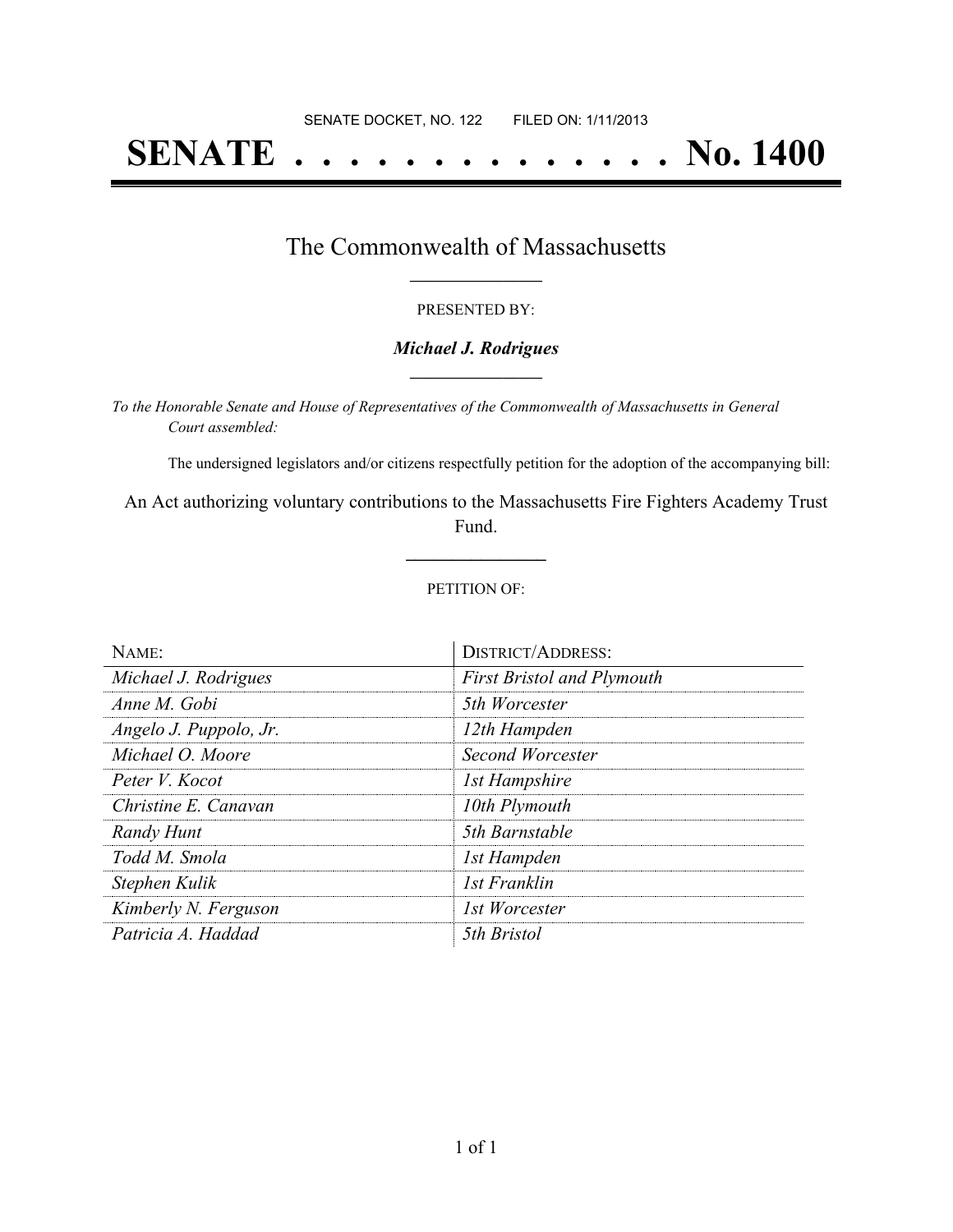## SENATE DOCKET, NO. 122 FILED ON: 1/11/2013

# **SENATE . . . . . . . . . . . . . . No. 1400**

By Mr. Rodrigues, a petition (accompanied by bill, Senate, No. 1400) of Michael J. Rodrigues, Anne M. Gobi, Angelo J. Puppolo, Jr., Michael O. Moore and other members of the General Court for legislation to authorize voluntary income tax return contributions to the Massachusetts Fire Fighters Academy Trust Fund. Revenue.

### [SIMILAR MATTER FILED IN PREVIOUS SESSION SEE SENATE, NO. *1503* OF 2011-2012.]

## The Commonwealth of Massachusetts

**\_\_\_\_\_\_\_\_\_\_\_\_\_\_\_ In the Year Two Thousand Thirteen \_\_\_\_\_\_\_\_\_\_\_\_\_\_\_**

An Act authorizing voluntary contributions to the Massachusetts Fire Fighters Academy Trust Fund.

Be it enacted by the Senate and House of Representatives in General Court assembled, and by the authority *of the same, as follows:*

- 1 SECTION 1. Chapter 62 of the General Laws, as appearing in the 2010 Official Edition, 2 is hereby amended by inserting, after section 6L, the following section:-
- 3 Section 6M: Every individual who files a separate return and every husband and wife 4 filing a return jointly may voluntarily contribute all or part of any refund to which they are 5 entitled or may voluntarily add an amount onto any amount due, to be credited to the
- 6 Massachusetts Firefighters Academy Trust established pursuant to section 165A of chapter 6.
- 7 A contribution made under this section may be with respect to any taxable year at the 8 time of filing a return of the tax established by this chapter for such taxable year; provided,, 9 however, that the commissioner shall prescribe the manner in which such contribution shall be 10 made on the face of the return required by section 5 of chapter 62C, provided further that the 11 commissioner shall assure that taxpayers filing any such forms are made clearly aware of their 12 ability to make the contributions provided for by this section.